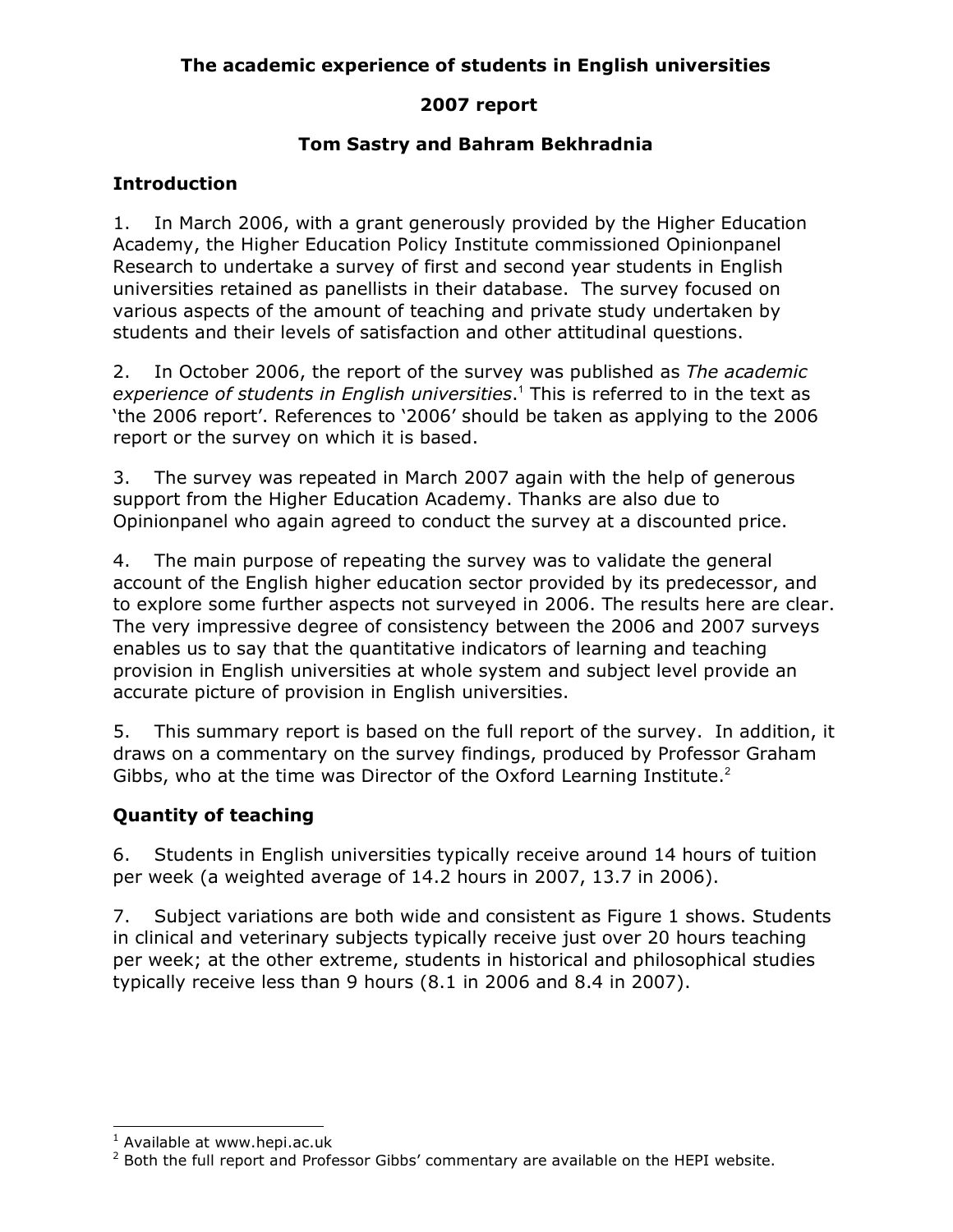



# Total workload

-

8. The total workload (attended hours of teaching – i.e. allowing for hours not attended - plus private study) of English students averages around 25.5-26 hours (25.5 in 2007; 26 in 2006).

9. Figure 2 shows that for students of medicine and dentistry, study is the equivalent of a full-time job at over 35 hours, but for others it resembles parttime employment. Mass communications and documentation, for example, averaged 19.9 hours in 2006 and 20.3 hours in 2007.

 $3$  For administrative reasons Mathematics and Computing are excluded from Figures 1 and 2.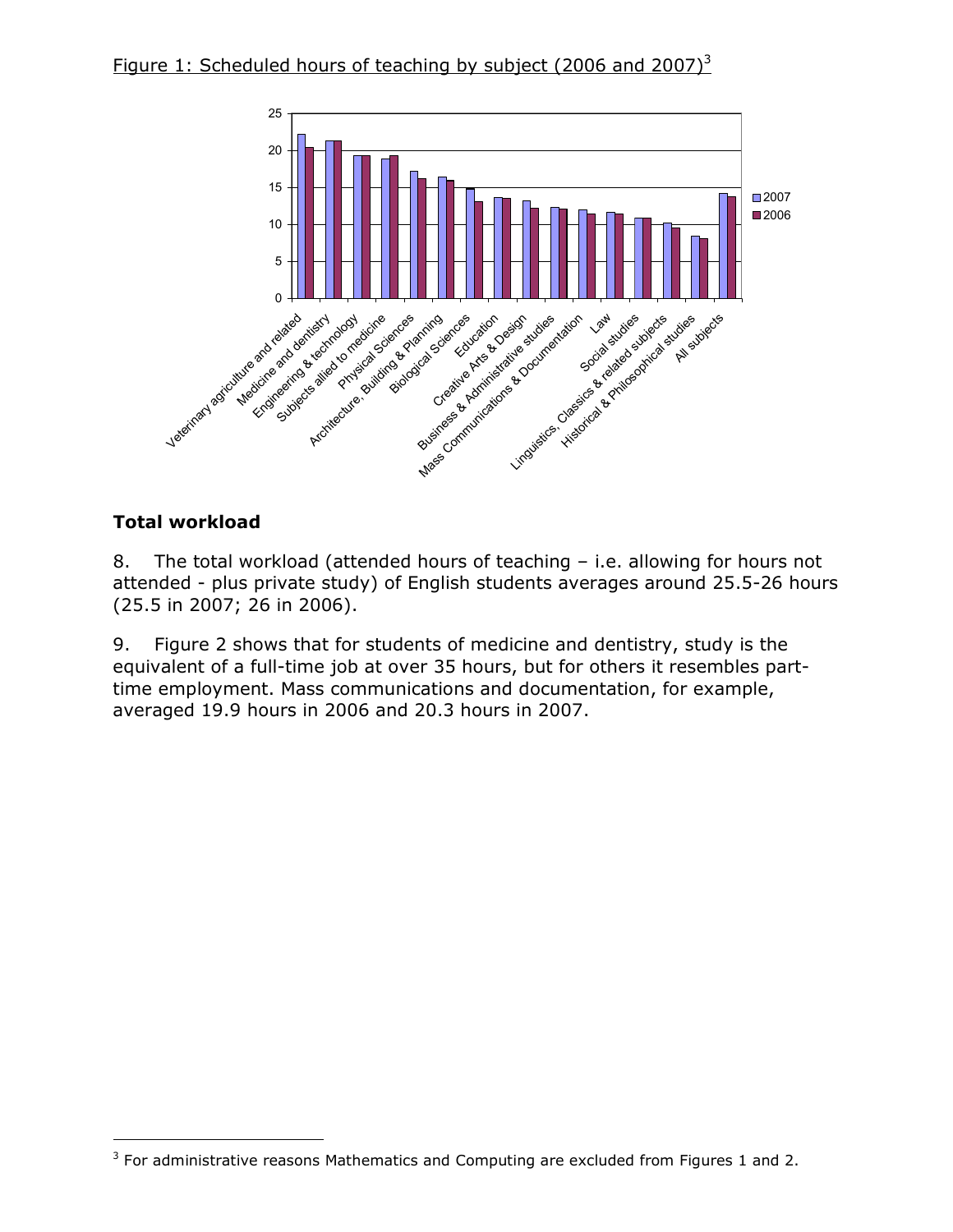

10. The differences in effort required in each subject grouping are substantial, but not unexpected. Moreover, the difference between subjects in formal teaching (a ratio of nearly 1:3 between the lowest and the highest) reduces substantially when total effort is considered (to less than 1:2). What is perhaps unexpected is that within each subject grouping there is large variation in the amount of effort required of students. That is illustrated in Table 3 below.

|                                          | Highest       | Lowest        |        |
|------------------------------------------|---------------|---------------|--------|
|                                          | institutional | institutional |        |
| Subject                                  | mean          | mean          | Median |
| Medicine and dentistry                   | 46.3          | 26.3          | 35.5   |
| Subjects allied to medicine              | 38.3          | 24.6          | 31.2   |
| <b>Biological Sciences</b>               | 39.9          | 15.0          | 24.5   |
| Veterinary agriculture and related       | 41.6          | 23.5          | 37.0   |
| <b>Physical Sciences</b>                 | 45.3          | 19.8          | 27.6   |
| Mathematical & Computer Sciences         | 36.4          | 17.1          | 26.2   |
| Engineering & technology                 | 41.2          | 20.8          | 28.7   |
| Architecture, Building & Planning        | 41.5          | 26.3          | 28.5   |
| Social studies                           | 35.8          | 14.0          | 21.6   |
| Law                                      | 44.8          | 18.7          | 26.2   |
| Business & Administrative studies        | 28.3          | 15.5          | 20.8   |
| Mass Communications & Documentation      | 26.8          | 14.7          | 19.4   |
| Linguistics, Classics & related subjects | 39.3          | 14.8          | 22.3   |
| Historical & Philosophical studies       | 39.5          | 14.0          | 21.5   |
| Creative Arts & Design                   | 34.5          | 17.2          | 25.6   |
| Education                                | 33.7          | 14.4          | 25.5   |

Table 3: Student workload by subject – highest and lowest institutional mean hours per week (average of 2006 and 2007 results combined)

11. The extent of the differences in student workload raises important policy questions. Last year we observed that "it raises questions about what it means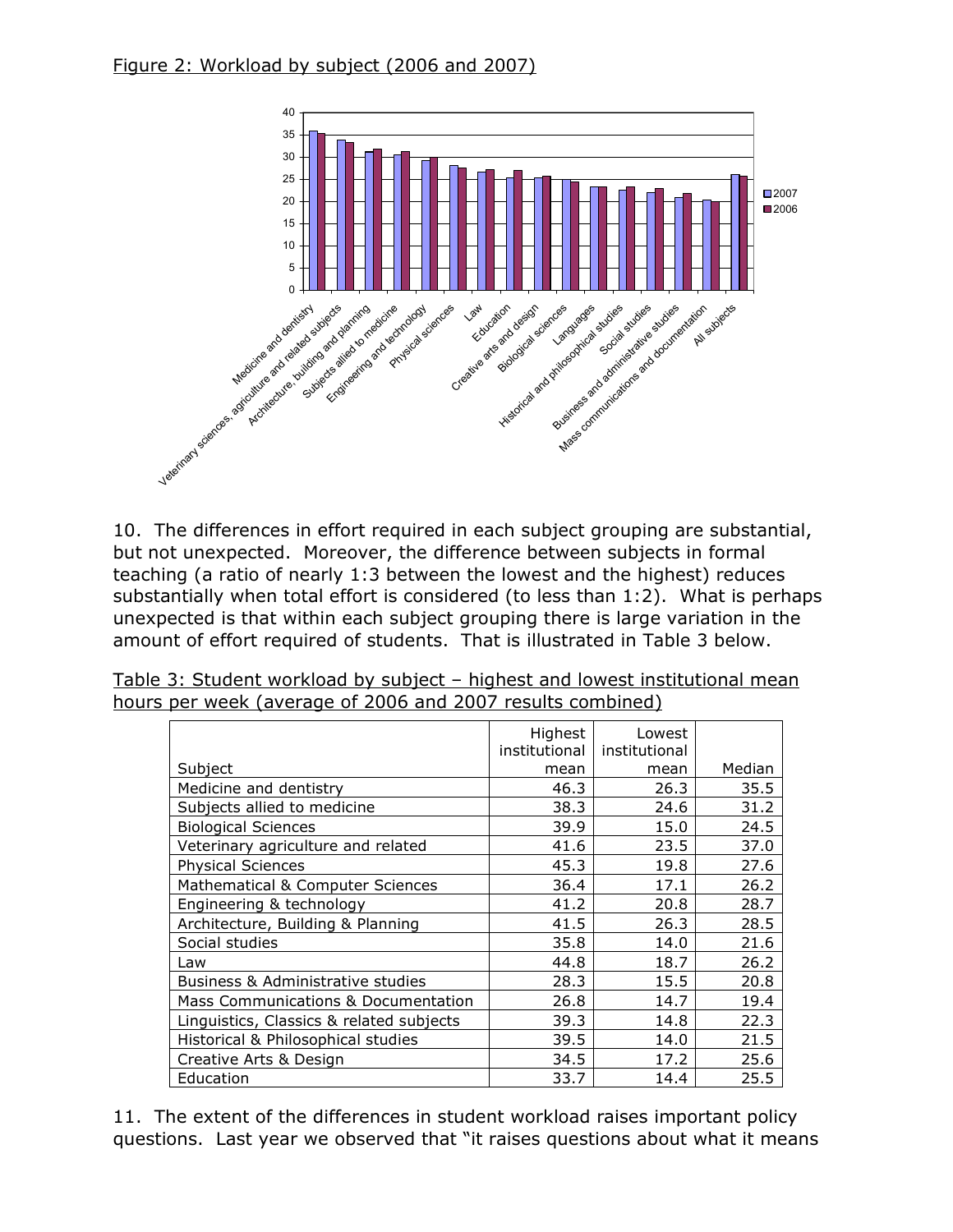to have a degree from an English university, if a degree can apparently be obtained with such very different levels of effort. Some institutions award many more 2.1 and first-class degrees than others, and there are subject differences too. Explanations for this might be that the students concerned are more able, or else that they work harder. The main report explores these possibilities, and concludes that on the basis of these data, neither of these explanations appears to provide a complete answer".

12. That observation remains true. Others have pointed out that the degree classification system does not provide a basis for comparing degree standards, and this report adds weight to that conclusion. The Burgess Committee has now completed its work, and is expected also to conclude that the degree classification system requires reform, but that identifying an acceptable alternative is a challenge. These data lend weight to that conclusion and certainly raise questions that need to be addressed<sup>4</sup>.

### International comparisons

13. The total workload figures here are much lower than the study time reported for other countries in the 2005 Eurostudent survey. That and other recent studies provide a solid body of evidence that English students put in significantly fewer hours of study than their European counterparts<sup>5</sup>. Figure 4 below compares the Eurostudent figures with the HEPI result.



#### Figure 4: Weekly time budget for study (Eurostudent 2005)

<sup>-</sup><sup>4</sup> However a model developed by HEFCE indicates that degree classes in different institutions are more or less what would be expected taking into account gender, entry qualifications and disciplines. See HEFCE 2003/32 Schooling effects on higher education achievement and HEFCE 2005/09 Schooling effects on higher education achievement: further analysis - entry at 19. <sup>5</sup> E.g., a study by CHERI and other European institutions, reported by Maastricht University in Allen, J., Coenen, J., Kaiser, F. & Weert, E. de, WO-Monitor 2004 en 2005: VSNU-kengetallen, Analyse en Interpretatie (The Hague: VSNU, 2007) which found that students in other European countries undertook on average 15 per cent more study each week than English students.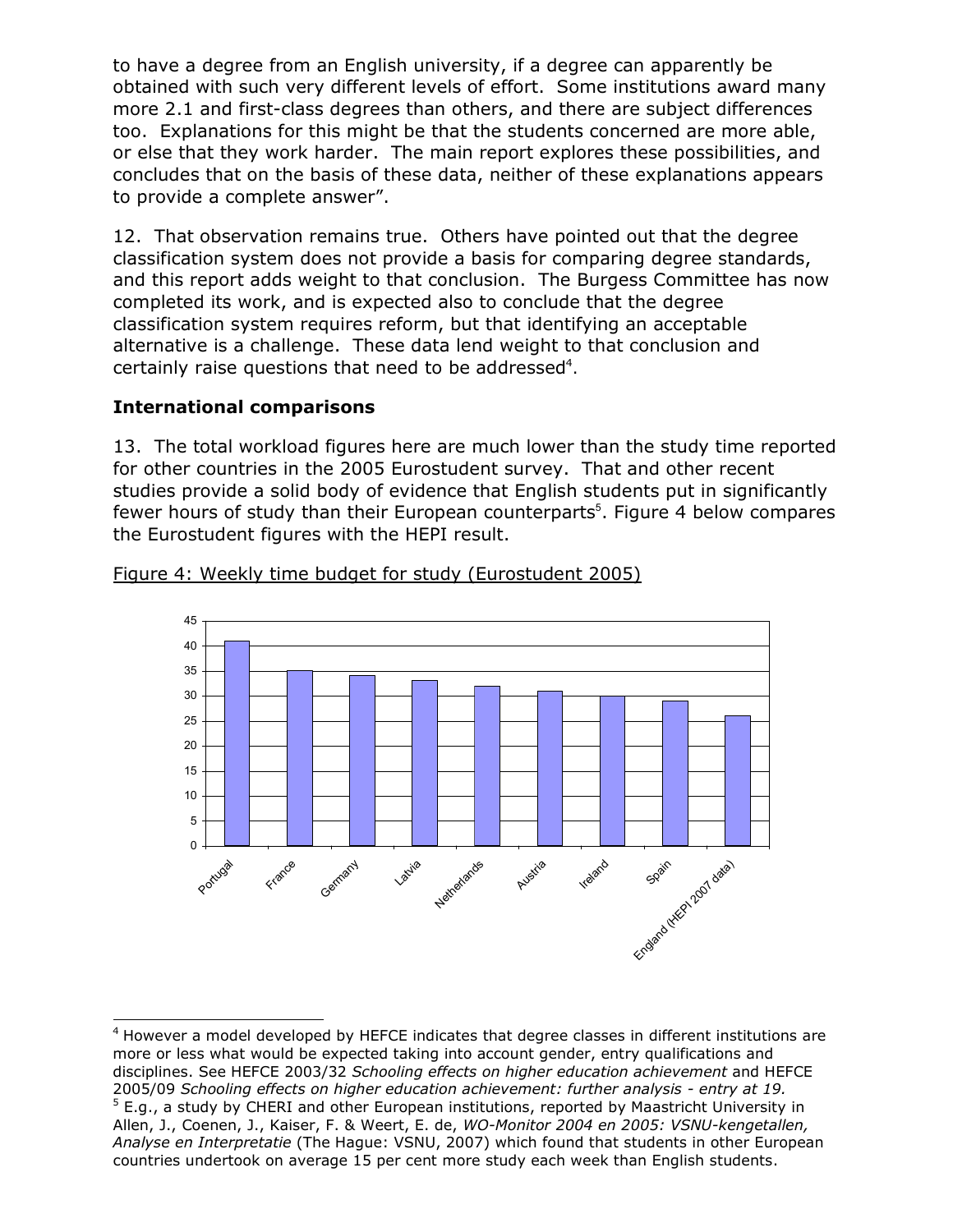14. English degrees are also shorter. Figure 5 below needs to be approached with a little caution because, whilst first degrees in England are usually at Bachelors level, in other countries the initial enrolment is commonly for a higher qualification which requires a longer period of study. These figures do not take account either of possible differences in term and semester lengths (which is also true of the of English university comparisons in the HEPI survey). And it is commonly held that students entering university with A levels have a deeper level of knowledge in their chosen subjects than their counterparts in other European universities. Nevertheless, it is undeniably the case that courses in England are shorter than equivalent qualifications in most other European countries.





15. The short length of degree (which the Bologna process is anyway eroding) and the lower intensity of study in English universities do not in themselves tell us anything about the quality of our degrees. For example, the number of hours of study reported here is a measure of all study – it does not tell us whether the discrepancy is in taught hours or private study. Nor does it tell us anything about the quality and nature of teaching – it is reasonable, for example, to suppose that an hour spent in a small seminar group enables more learning than an hour in a lecture with 300 others.

16. These subtleties notwithstanding, there is real reason to doubt whether English degrees will be perceived as being of equivalent value to degrees from countries where the requirements on students are more onerous. It will be particularly difficult to maintain our argument that our relatively short degrees are comparable to those of other European countries, which is what we have argued in the context of the Bologna process.<sup>6</sup> Moreover, the availability of data on the intensity of study is improving year by year which is likely to make these comparisons an increasingly pressing issue for those charged with marketing

<sup>-</sup><sup>6</sup> The Bologna Process seeks to achieve a measure of degree harmonisation across Europe.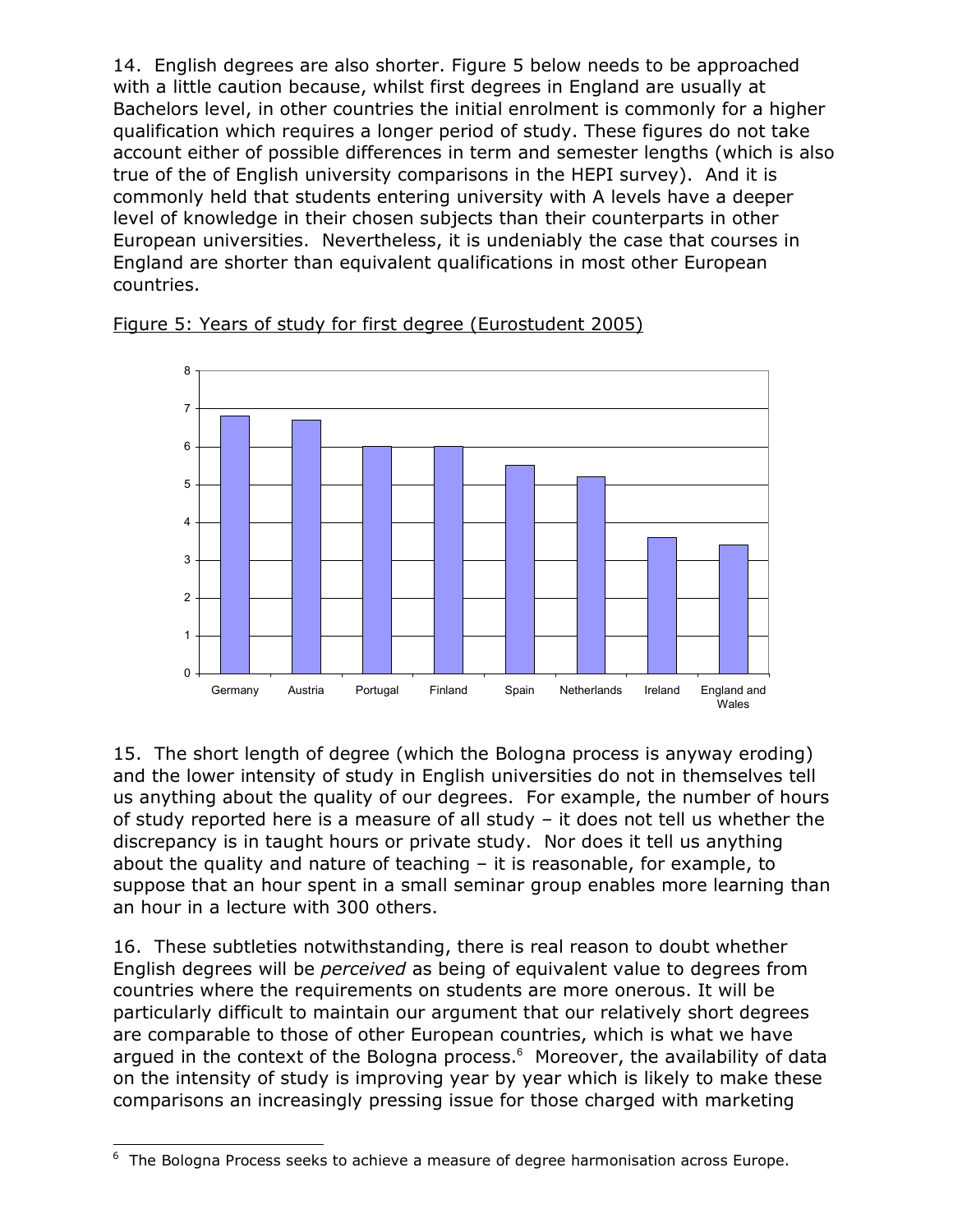English HE overseas. It will be hard to counter the likely response of a student or his or her advisers to the kind of information presented in this section that English universities require less of their students than universities elsewhere in Europe.

17. These are potentially very serious findings. Although there is no suggestion here that the length of study equates to quality of learning, as these comparisons become better known there is bound to be increasing pressure on English universities to explain how their shorter, less intensive, courses match those elsewhere in Europe. These findings, together with the finding reported later in this report that a worrying proportion of international students believe they receive poor value for money, and the fact that fees in this country are so much higher than in most other countries, make our international student market vulnerable. A decline in that market could seriously impact the finances of a great many universities.

### Assessment and feedback

18. It is noticeable that neither the 2006 nor the 2007 survey has found a straightforward relationship between the volume of teaching and the hours of private study invested by students. In his commentary on this report, Professor Graham Gibbs observes that the main determinant of student effort may be the attention paid by universities to assessment rather than the hours of teaching. It is reasonable to suppose that both the quantity of assessments and the quality of feedback are important. It is notable that assessment and feedback is the category which respondents to the National Student Survey rate as weakest in almost every university and college. It may be that English universities eager to acquire a reputation for rigour in undergraduate provision would be better advised to work on assessment and feedback as a means of increasing private study, than to provide additional teaching hours.

19. There are two dimensions to the question of assessment and feedback. The first relates to the volume of assessment or, more precisely, to the amount of work students need to submit in order to achieve a given assessment outcome. In 2007 HEPI asked students how many assignments they had submitted in the previous term. The results are shown in Table 6 below.

| All                  | 6 4 |
|----------------------|-----|
| <b>Russell Group</b> | 8.0 |
| <b>Pre 92</b>        | 6.  |
| Post 92              | 5.3 |
| Other                | n/a |

Table 6: Assignments submitted in previous term (England, HEPI 2007)

20. This is a reversal of the pattern observable in the application of high-value teaching inputs (small group teaching and teaching by full academic members of staff) where new universities show higher scores. A possible explanation is that the ability of old universities to recruit students with higher entry qualifications enables them to employ a model based around lower than average teaching inputs and higher than average demands upon students. This model is almost certainly cheaper but possibly more effective for such students than the high teaching input lower demand model which institutions with lower entry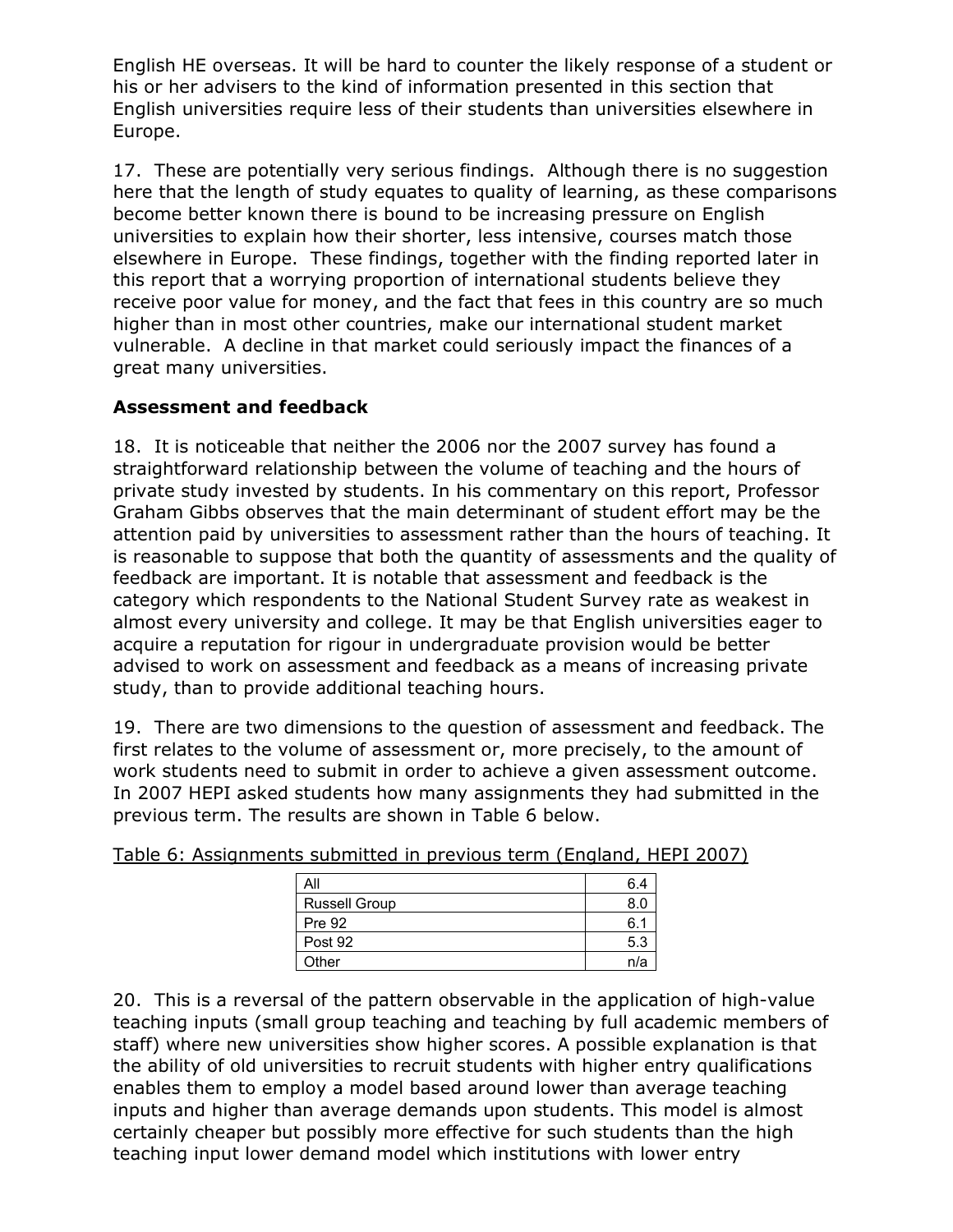requirements are forced to adopt.

21. The second issue related to assessment and feedback concerns the quality of feedback, something that is not addressed in this survey. As Gibbs notes, the extent of feedback and the extent to which it is tailored to help the student to improve rather than just to provide a view on his or her performance are critical:

"while the relationship between the volume of teaching and the volume of student effort is not straightforward, the relationship between the volume and type of assessment and the volume of student effort is comparatively clear. Students work hardest when there is a high volume of formative-only assessment and feedback, and oral feedback, less when there is a high volume of summative assessment but little formative-only assessment, and least when there is relatively little assessment of either kind."

### Fees and student attitudes

22. The survey also offers an opportunity to investigate the impact of the new 'variable' fee regime. First year home and EU students in 2007 are liable to pay fees of up to £3000 per year but are allowed to defer payment until they are earning whilst also being eligible for more generous support for maintenance. Second year students are subject to upfront fees of £1250 per year.

23. Curiously, value perception appears to have improved slightly amongst students from other EU countries (who are subject to the same changes in the fee regime as UK students) whilst worsening significantly amongst home students as Figure 7 shows. This may be because the publicity given to the fees issue in the UK is more of a factor in students' value perceptions than the actual experience of the new regime. It could on the other hand be because EU students are now eligible for loans to pay their fees – loans that some of them may never pay back.

24. Once again, a worryingly high proportion of international (non-EU) students report poor or very poor value for money, with 27 per cent reporting this (compared to 28 per cent in 2006). This may in part be related to the low level of teaching provision made in some subjects, and suggests that our international student market may be disturbingly vulnerable.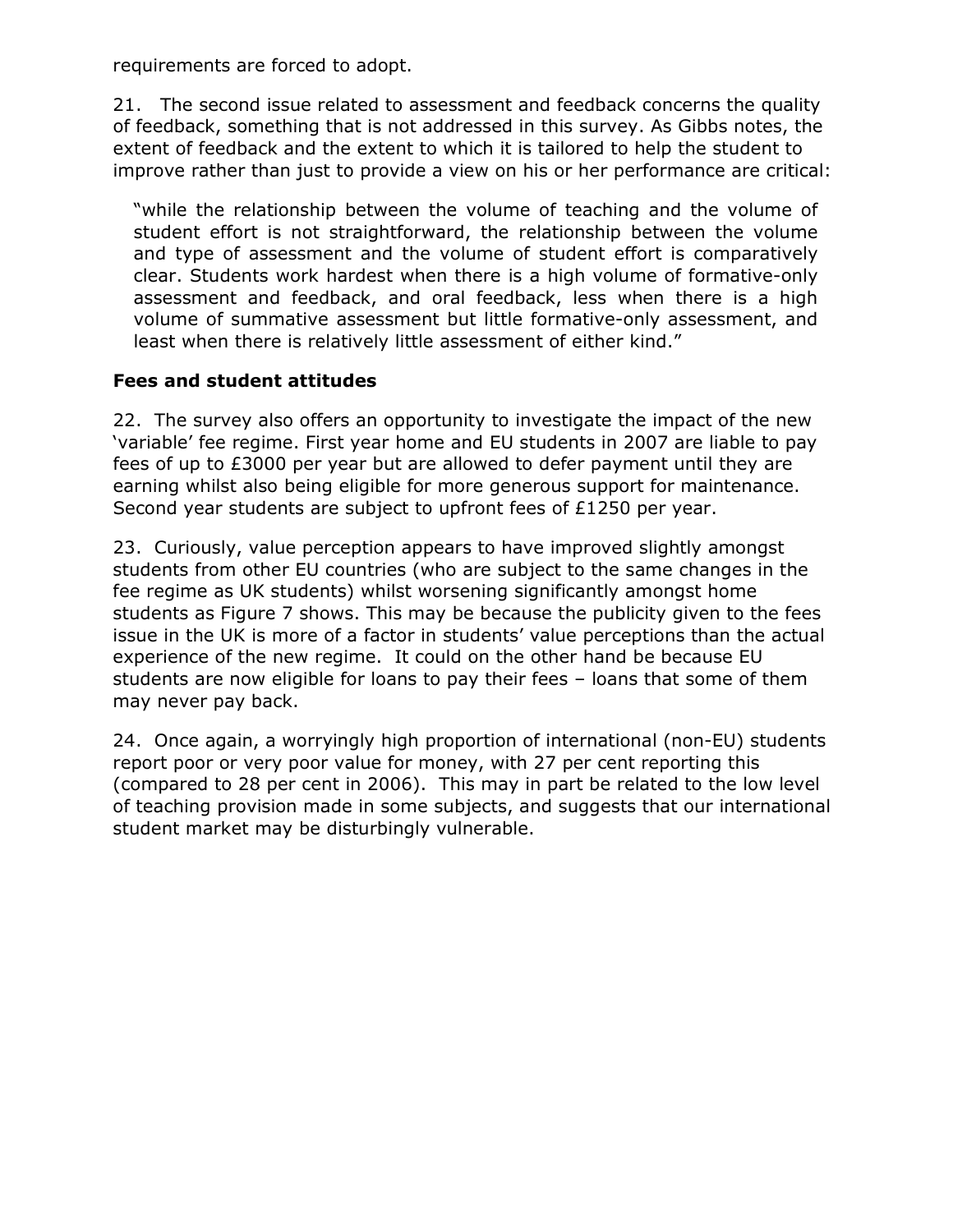#### Figure 7: Percentage of students reporting very poor or poor value for money by nationality (2006 and 2007)



25. It is notable that, as Table 8 shows, 19 per cent of second year students perceive their courses to be poor or very poor value for money despite the fact that these students are the last to enjoy what is generally portrayed as a more favourable deal than those coming after them. It may be that the sentiments of these students are also affected by the publicity surrounding the new fee arrangements although they are not themselves directly affected.

Table 8: The effect of higher fees on value perception: value for money as rated by first and second year students

|                                                       | Percentage |                     |
|-------------------------------------------------------|------------|---------------------|
|                                                       |            | 1st year   2nd year |
| I have received very good value for money             |            | 10                  |
| I have received good value for money                  |            | 40                  |
| I have received neither poor nor good value for money | 34         | 31                  |
| I have received poor value for money                  | 19         | 15                  |
| I have received very poor value for money             |            |                     |

26. Reanalysing the HEPI data, Professor Gibbs has found that "students experience their courses as better value for money when they have more teaching". This is unsurprising - high contact hours are a very visible sign of the university's investment in the student's learning experience. Views about value for money are quite distinct from satisfaction. The National Student Survey, which measures student satisfaction with various aspects of their academic experience, reports a high level of satisfaction all round, and no attempt has been made to correlate the findings of this report with those findings. However, it would be quite plausible if what one might term 'lower intensity courses' give rise to higher levels of satisfaction, notwithstanding any negative views about value for money. It may be that reported satisfaction levels reflect a ready acceptance of what Gibbs calls "an education which makes comparatively low demands on them".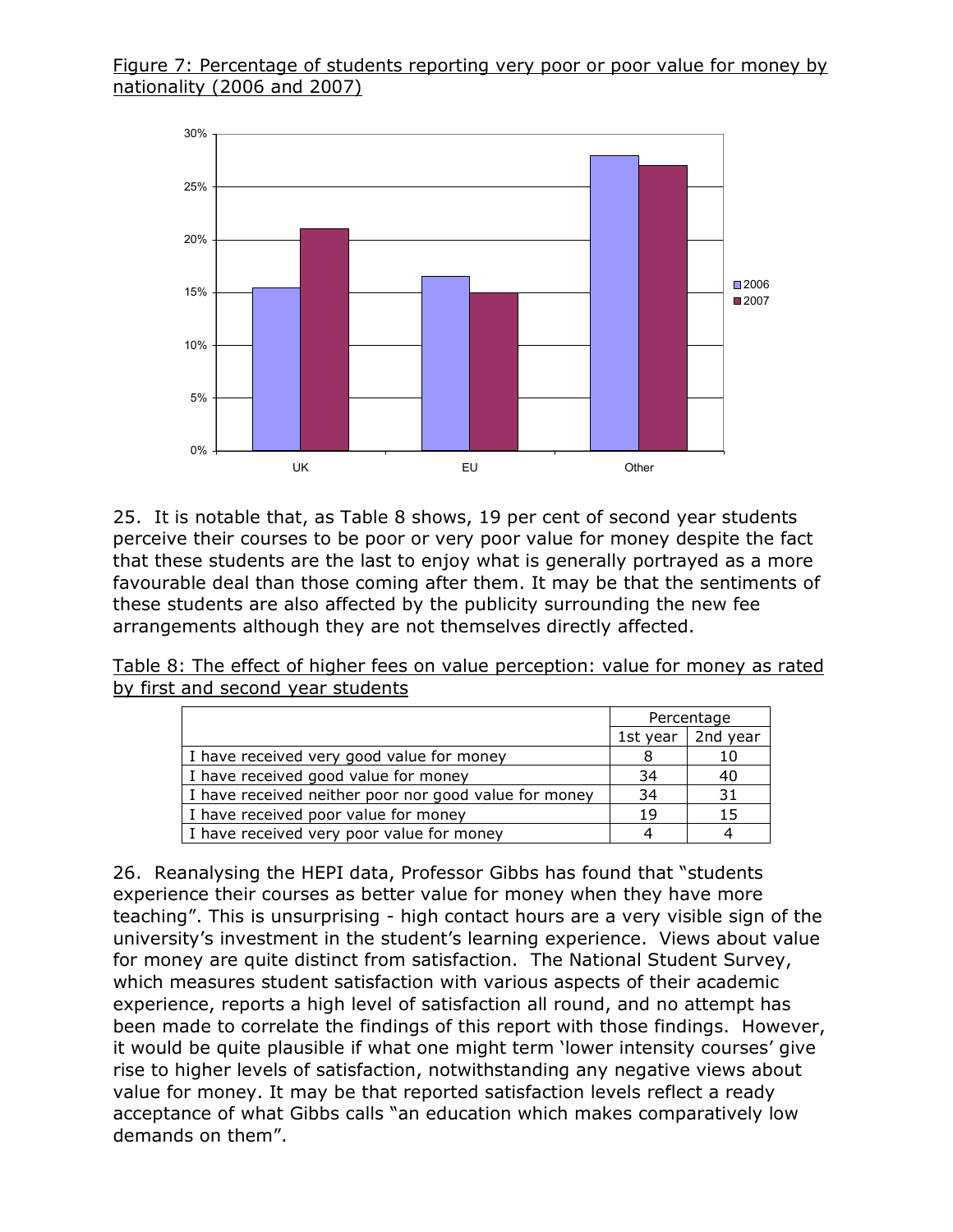# Small group tuition

27. Students at old universities (Russell Group and pre-92 institutions) receive, on average, less small group tuition (with 0-15 other students) than their counterparts at post-92 universities as Table 9 shows.

Table 9: Mean number of hours in small group sessions – old and new universities (2007)

|                      | 0-5 others | 6-15 others | 0-15 others |
|----------------------|------------|-------------|-------------|
| All institutions'    | 0.8        | 2.8         | 3.6         |
| <b>Russell Group</b> |            | 2.3         | 3.4         |
| Other pre 92         | 0.5        | 2.5         | 3.0         |
| Post 92              | 0.8        | 3.4         |             |
| Other                | 0.6        |             |             |

28. In addition to receiving less small group tuition, students in old universities are much more likely to receive most of their small group tuition from nonacademics<sup>8</sup>, as Figure 10 shows.





29. Professor Gibbs notes that the use of both casualised lecturers ('adjunct faculty') and graduate teaching assistants is commonplace in the US: market pressure has not obliged US institutions charging very high and steeply growing fees to increase the engagement of full faculty members with undergraduate teaching. This indicates either that the use of academic staff – rather than

 7 Data for all institutions weighted. Other data unweighted.

<sup>&</sup>lt;sup>8</sup> Or in some cases from 'pre-academics' - post-doctoral students beginning an academic career.  $9$  Unweighted data. There is a risk that these results may be influenced by differences between the subject profile of the achieved sample and the overall HESA population. However, the 2006 results, which were weighted, show that 30 per cent of old university students reported that most seminars were taught by non-academics (7 per cent in new universities). The figure for tutorials was also 30 per cent (8 per cent in new universities). These findings tend to confirm that result.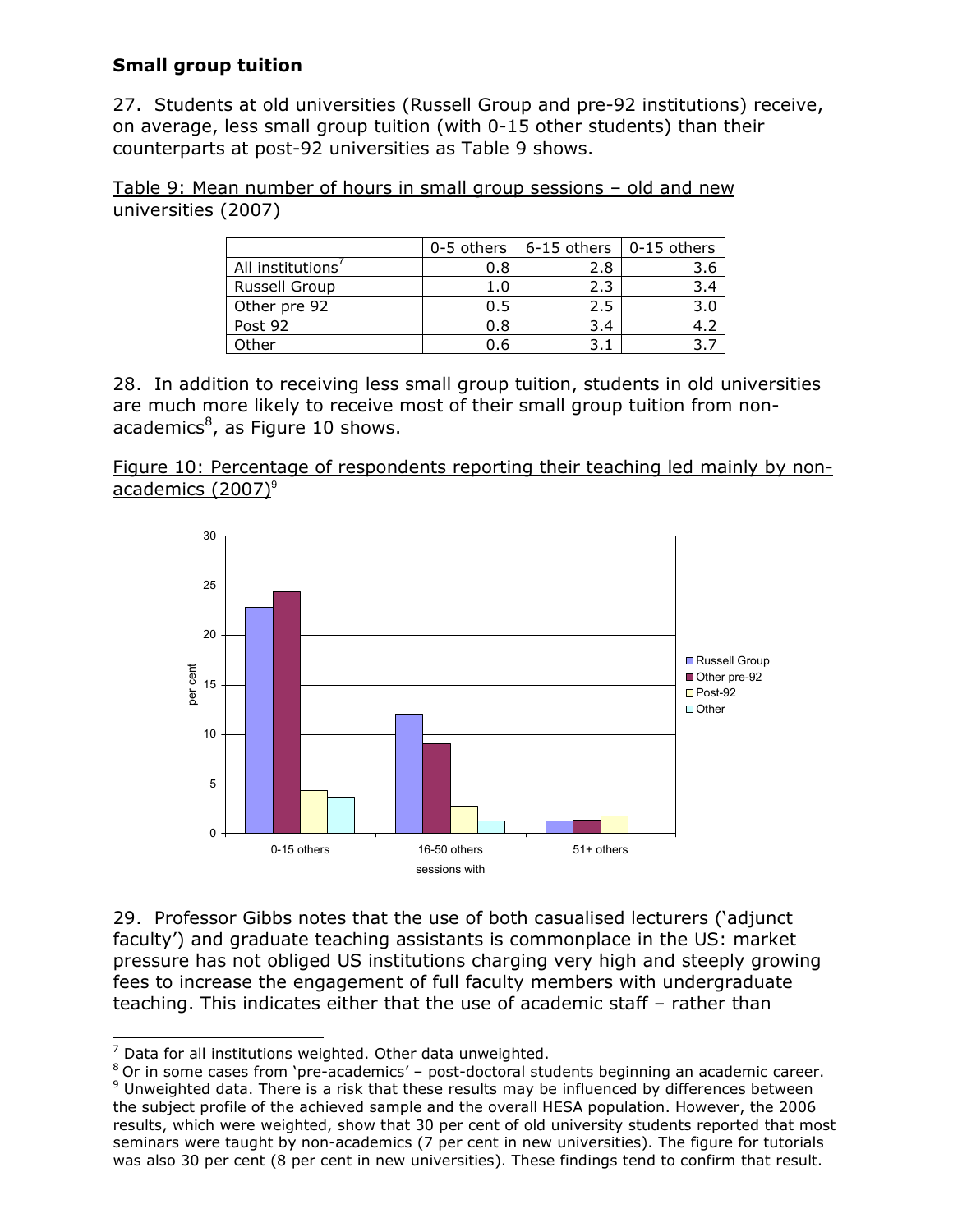graduate and teaching assistants – adds little to the learning experience or that students are not equipped to identify their own interest in being taught by academic staff. Other possible explanations are that despite understanding the value of teaching by academics, students remain disempowered even when their financial contributions are very substantial; or else that many in prestigious institutions are willing to accept weaker teaching as the price to pay for the enhanced status that accrues from their attendance. None of these explanations is comforting.

# Non-academic activities

30. Table 11 below shows the percentage of respondents reporting that participation in non-academic activities has helped them 'a lot' in developing various skills. The percentages relate to the total response, not merely to those who participate, meaning that those activities with lower levels of participation tend to have lower scores even if participants rate them very positively. It is striking that 32 per cent of the student body report that clubs and societies have helped them 'a lot' in developing confidence and communication skills, suggesting that universities' investment in student societies is a very effective means of contributing to the development of their students. Other activities, particularly volunteering and music & drama – whilst valuable to those who choose to participate – have a much less dramatic impact owing to much lower levels of participation. These findings are in line with previous literature on the subject<sup>10</sup>.

|                                 | Problem-<br>solving | Team-<br>working | Communication   Organisational | Confidence |
|---------------------------------|---------------------|------------------|--------------------------------|------------|
| Clubs & societies               |                     | 28               |                                |            |
| Music & drama                   |                     |                  |                                |            |
| Paid outside work <sup>11</sup> |                     |                  |                                |            |
| Volunteering                    |                     |                  |                                |            |

Table 11: Percentage of all respondents reporting that they have been helped 'a lot' to develop skills by various non-academic activities

31. On the basis of these figures, a case could be made for the diversion of resources currently invested in promoting volunteering into clubs and societies.

### Paid work

32. The positive side of students undertaking paid work – apart from the obvious economic considerations – is that it enables them to acquire skills, although the above findings about the value of non-academic activities puts this into perspective somewhat. The negative side is that paid work has the potential to divert students from academic work and thereby to affect learning outcomes. That does not have to be the case. As Gibbs notes, students in other European

<sup>-</sup> $10$  For example Pascarella & Terenzini, How College Affects Students: Findings and Insights from Twenty Years of Research" (Jossey Bass, 1991)

 $11$  Respondents were given the option to skip questions relating to each activity if they had not participated in that activity. The low figures for paid work reflect the very low numbers (14 per cent) electing to do this. Given that 37 per cent reported some hours of paid employment, this suggests that more than half of those with experience of paid employment elected not to answer this question. This rate of abstention is far higher than for any other question.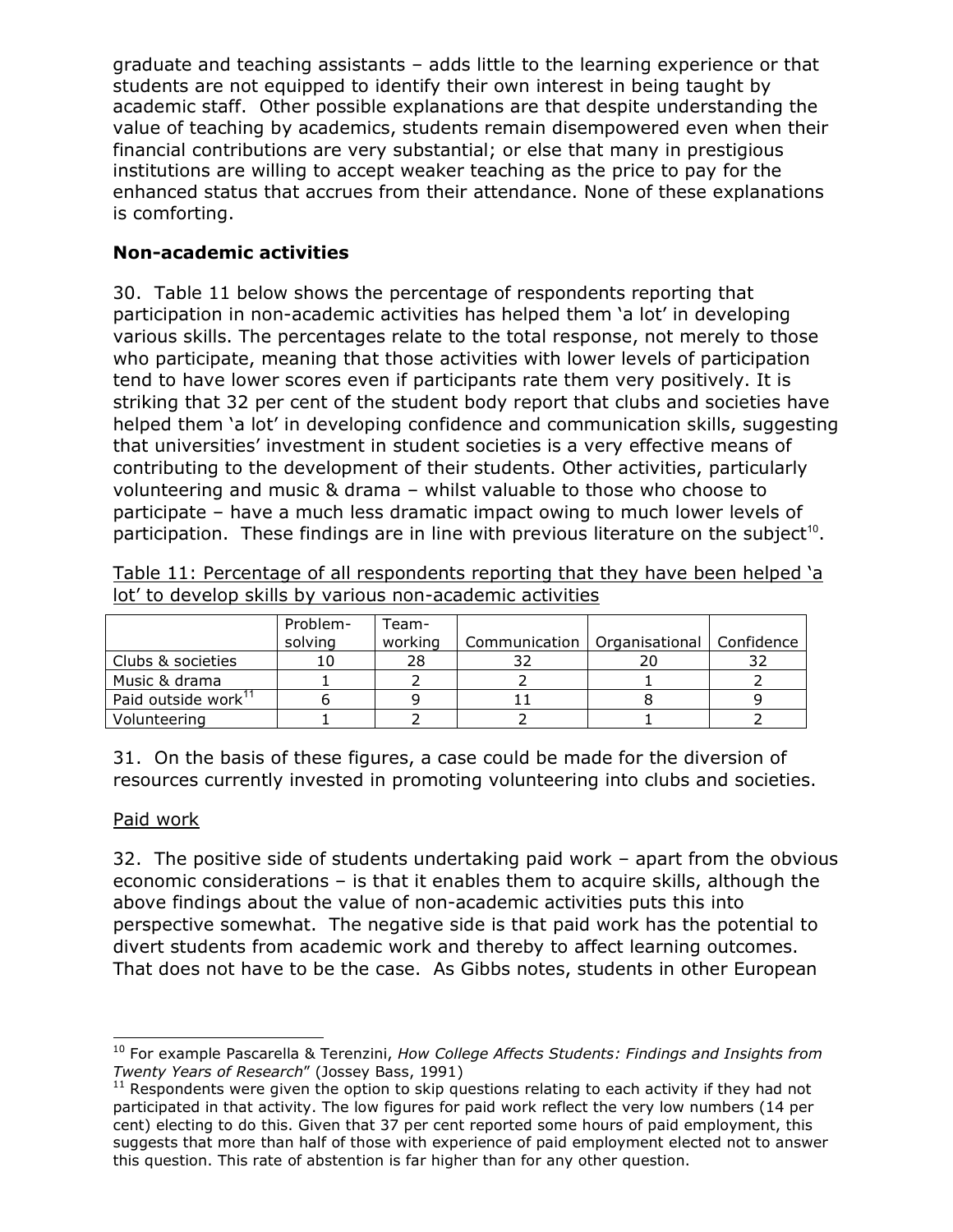countries who undertake paid employment appear to put in more hours of study than their UK counterparts:

"In mainland Europe students on average undertake between 8-15 hours a week of paid work, whilst studying full time (compared with 33 per cent of UK students undertaking more than 6 hours of paid work a week) and still, on average, put in more study hours than in the UK. In Latvia students work for 31 hours per week to supplement their income and still study for 33 hours per week, eight hours per week more than the average in the UK. UK students appear to study less hard even when parallel paid work is taken into account."

33. Perhaps it is not surprising that the survey found that students who do more hours of paid work not connected with their courses tend to perceive poorer value for money than those who do less. That is illustrated in Figure 12 below. This finding was also noted in 2006. In neither year, though, was the effect a particularly strong one, which itself is a slightly surprising finding $^{12}$ .





### Priorities for further investment

34. The 2006 survey revealed a strong prioritisation of qualitative improvements in teaching (smaller teaching groups) over quantitative ones (more contact hours). In 2007 refinements in the questionnaire enable us to unpack this preference further. Students rated training for lecturers (which was not included in the 2006 options) much higher than smaller teaching groups, suggesting that it is the quality of the teacher which concerns students more than the character

<sup>-</sup> $12$  For a comprehensive account of the effects of term-time working and the attitudes of students to this, see the report for HEFCE by the Centre for Higher Education Research and Information Survey of higher education students' attitudes to debt and term-time working and their impact on attainment (http://www.hefce.ac.uk/pubs/rdreports/2005/rd15\_05/).